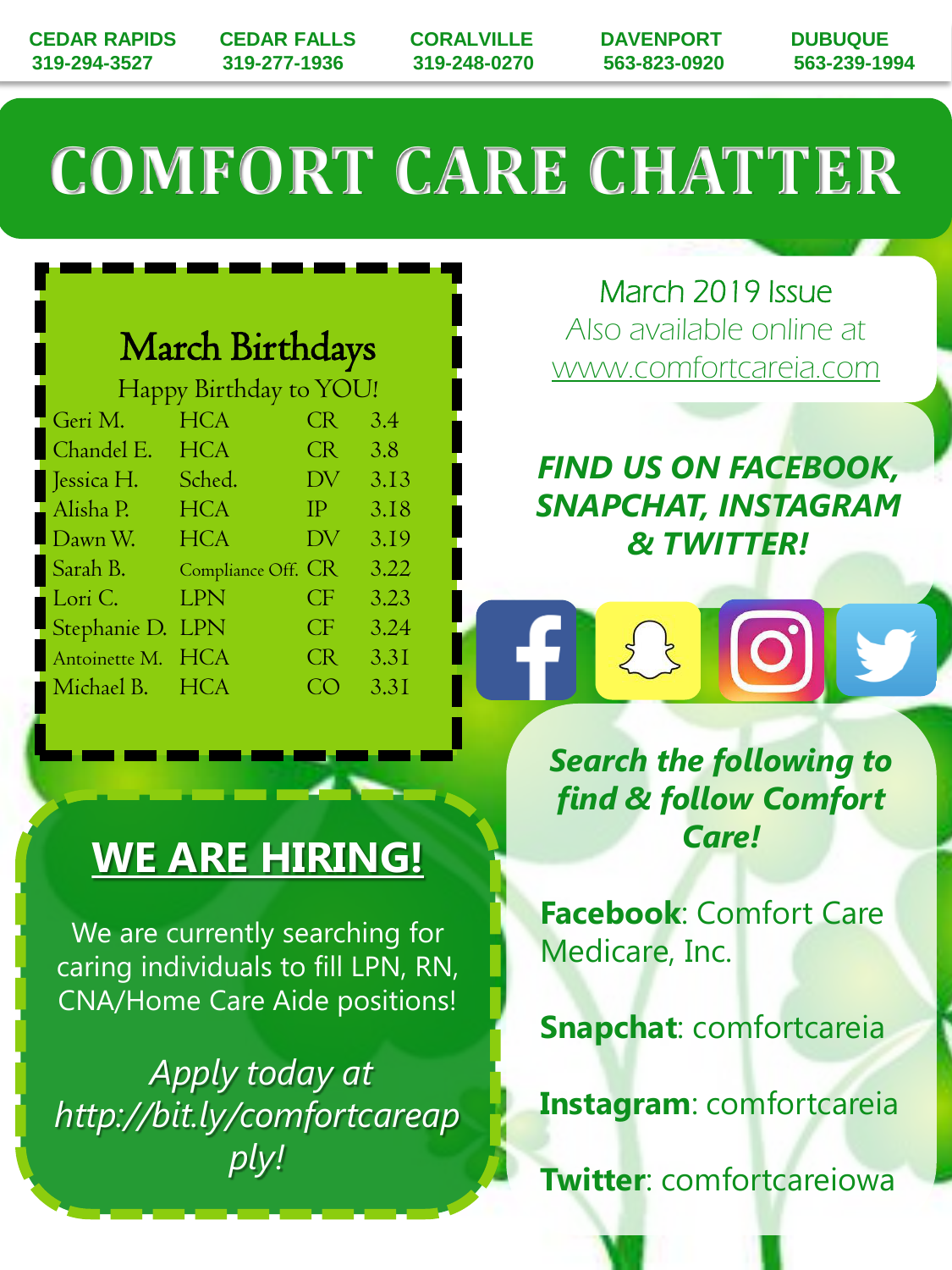### **March 11th -17th is National Sleep Awareness Week**

When it comes to your health, sleep plays an important role. While more sleep won't necessarily prevent you from getting sick, skimping on it could adversely affect your immune system, leaving you susceptible to a bad cold or case of the flu. To keep yourself sniffle-free this season, here's what you need to know.

#### • **Sleep and Cytokines**

Without sufficient sleep, your body makes fewer cytokines, a type of protein that targets infection and inflammation, effectively creating an immune response. Cytokines are both produced and released during sleep, causing a double whammy if you skimp on shut-eye. Chronic sleep loss even makes the flu vaccine less effective by reducing your body's ability to respond.

#### • **Stock Up on Naps**

To stay healthy, especially during the influenza season, get the recommended seven to eight hours of sleep a night. This will help keep your immune system in fighting shape, and also protect you from other health issues including heart disease, diabetes, and obesity. If your sleep schedule is interrupted by a busy workweek or other factors, try to make up for lost rest with naps. Taking two naps that are no longer than 30 minutes each —one in the morning and one in the afternoon—has been shown to help decrease stress and offset the negative effects that sleep deprivation has on the immune system. If you can't swing a half-hour nap during the workday, try grabbing a 20-minute siesta on your lunch hour, and another right before dinner.

#### • **Other Healthy Tactics**

Of course, there's more to boosting your immunity and guarding against illness than getting ample sleep. It's also important to practice smart stay-healthy strategies such as washing your hands with soap regularly, avoiding close contact with people who are obviously under the weather, and talking with your doctor about getting an annual flu shot. And remember: Even if you do come down with a case of seasonal sniffles, you'll be able to bounce back faster if your body is well rested.



Source: https://www.sleepfoundation.org/sleep-topics